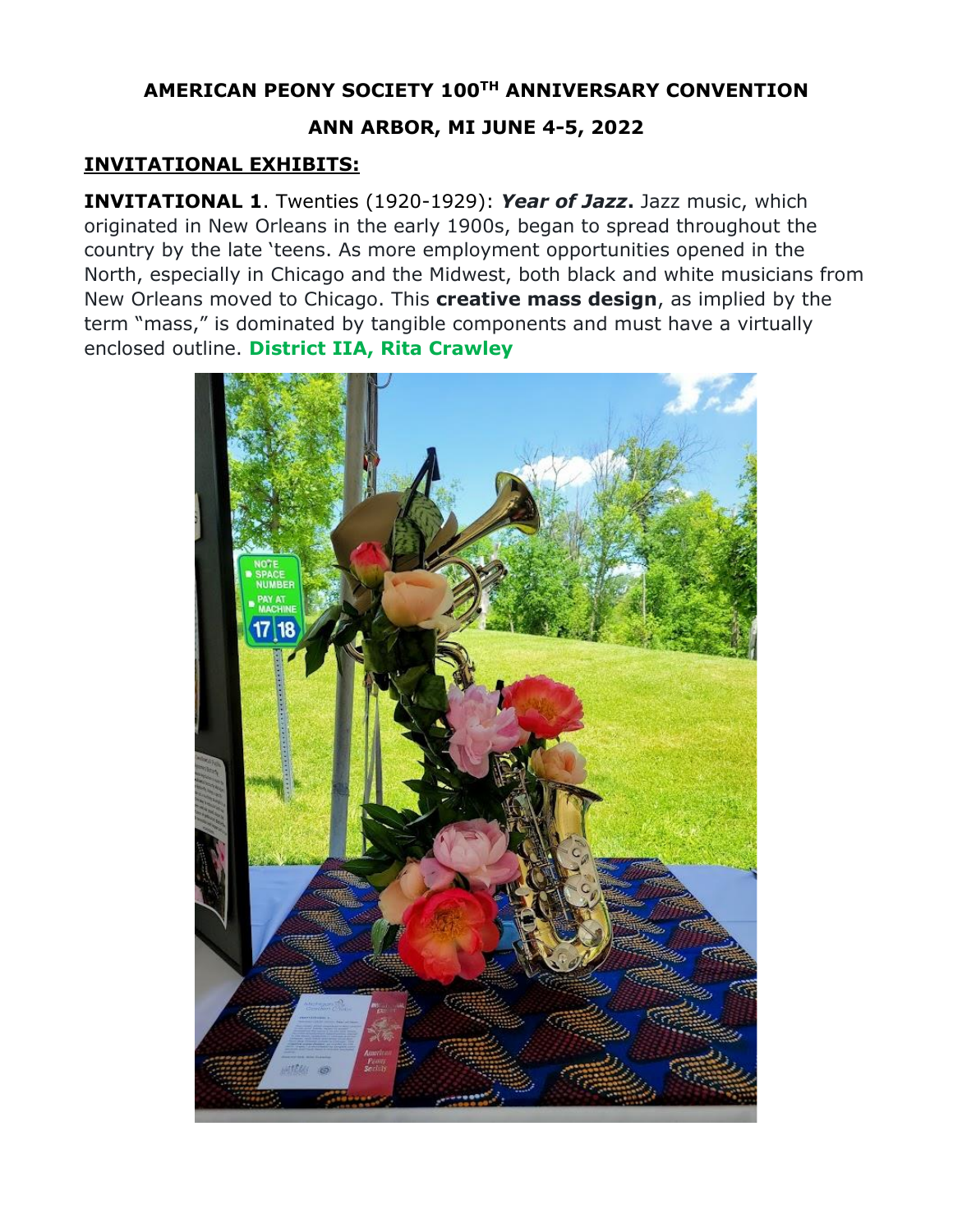**INVITATIONAL 2**. Thirties (1930-1939): *Geometry Rules* recalls the Art Deco movement, which was characterized by bold, angular, geometric forms, metallics, and high-contrast colors. This **angular design** emphasizes a combination of strong angles complemented by contrasting peonies amidst the angles. **District V, Sharon Morman**

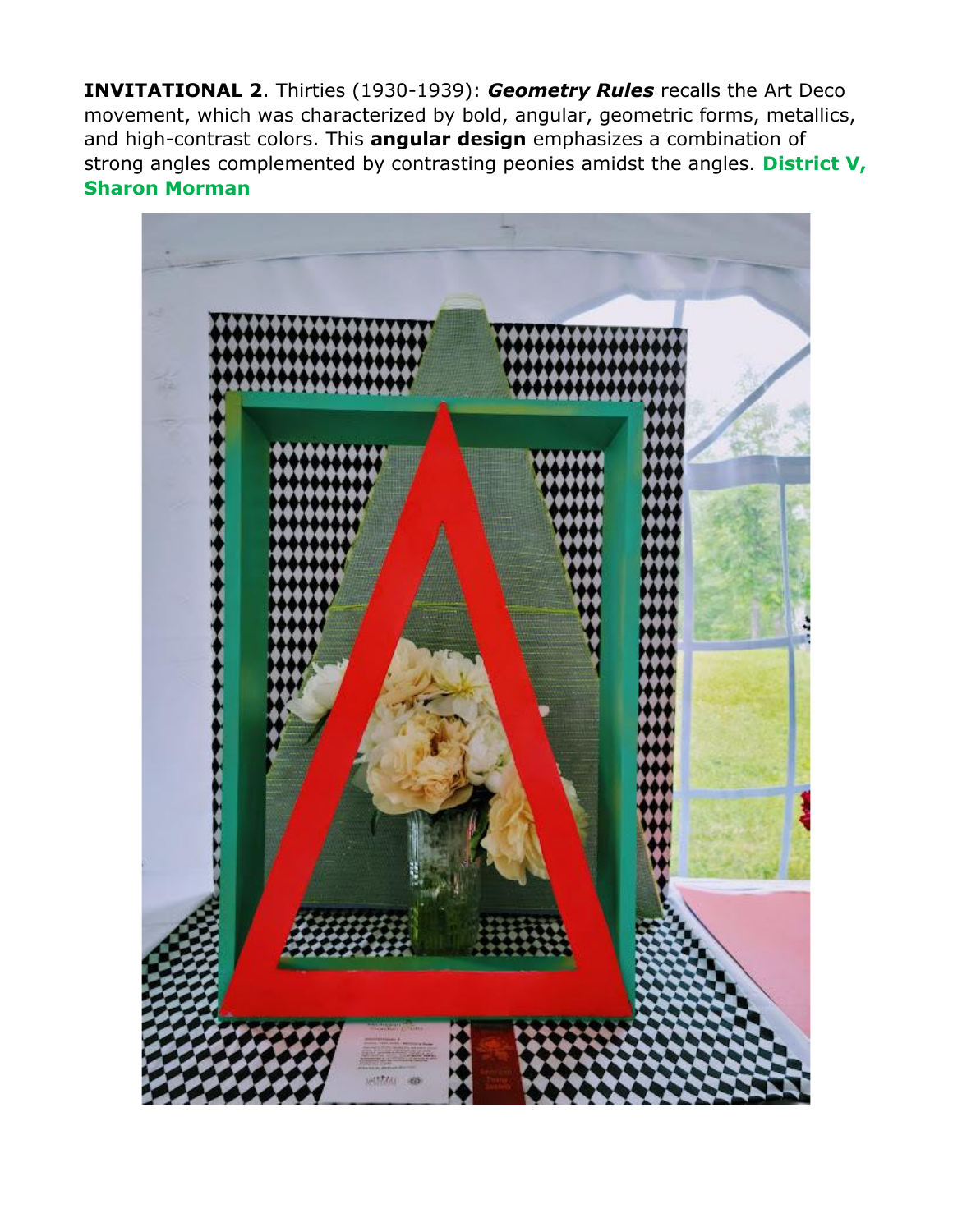**INVITATIONAL 3**. Forties (1940-1949): *Our Boys are Coming Home*. A patriotic design celebrating the end of WWII exemplified by a **line mass design** using dried and fresh plant material. **District IIA, Mary Pulick**

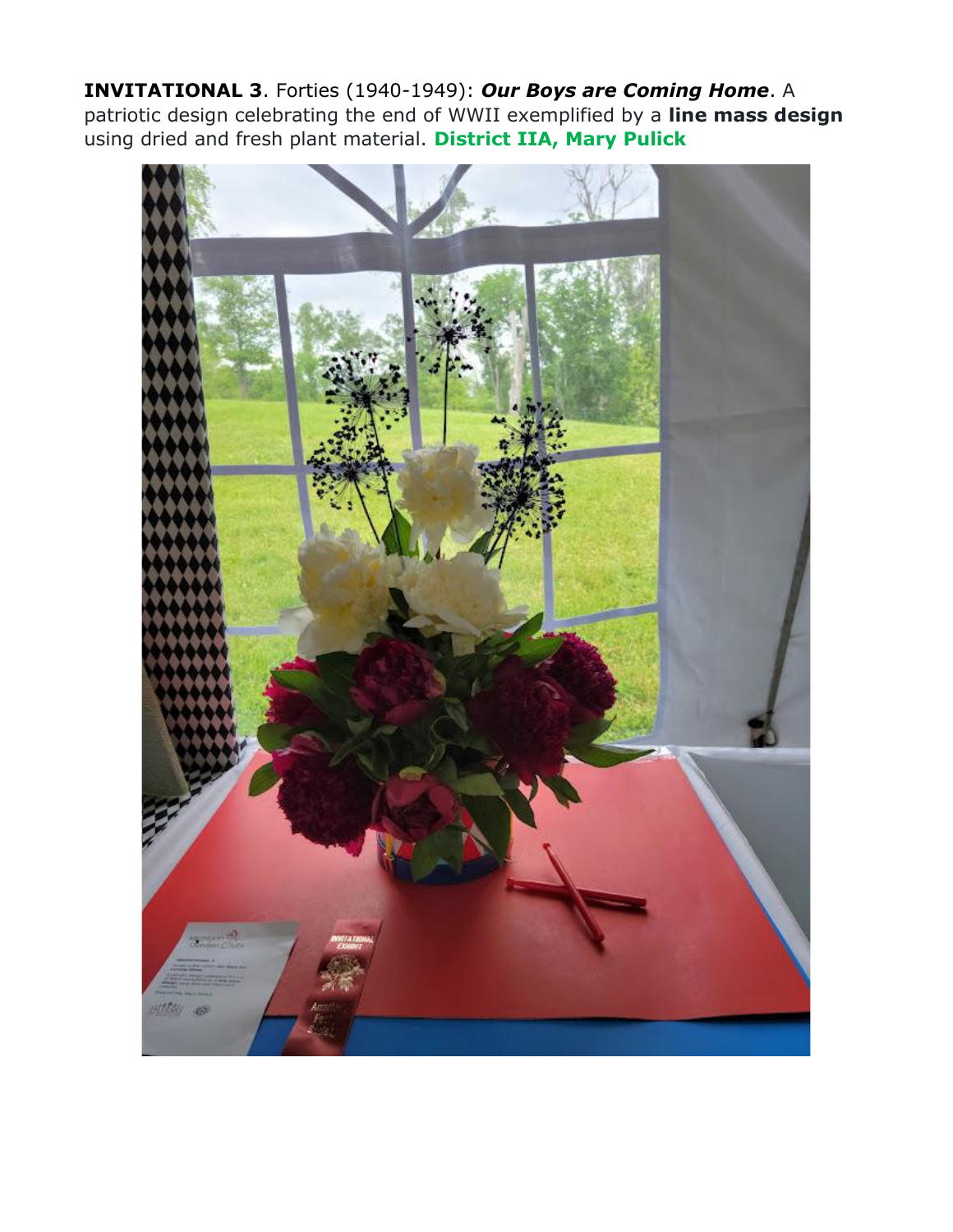**INVITATIONAL 4**. Fifties (1950-1959): *Mighty Mac* memorializes the construction of the Mackinac Bridge which opened in 1957 to connect the lower and upper peninsulas of Michigan. This **stretch design** creates that illusion fulfilling its definition "composed of two units of unequal size, joined by a prominent stretch component." **District IV, Deannie Picciotti**

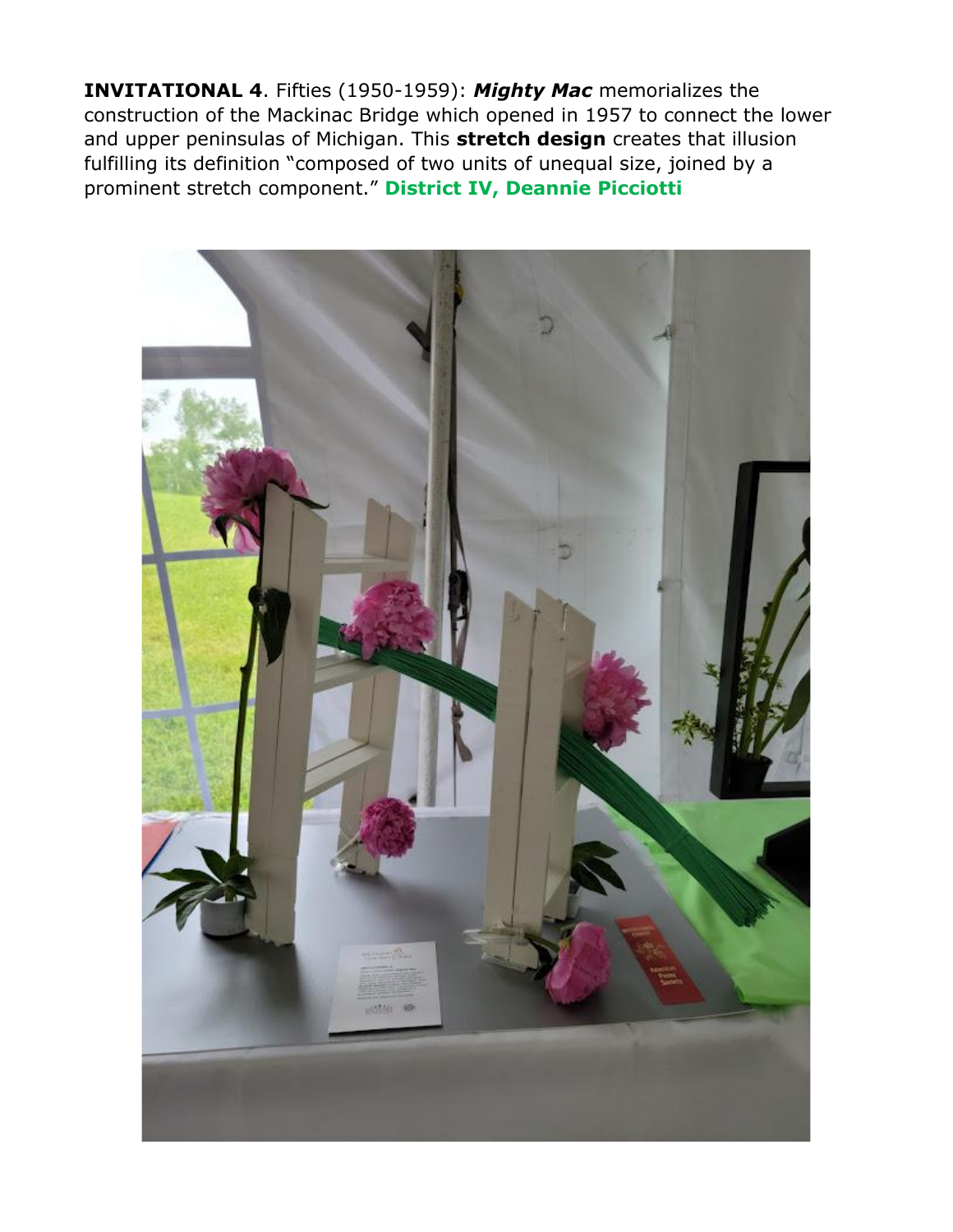**INVITATIONAL 5**. Sixties (1960-1969): *Out of this World* celebrates the world's ambitions for space exploration. Notable events of this decade were Sputniks, first man on the moon Neil Armstrong, and Apollo flights. These events are depicted by an **illuminary design** which incorporates light for special effect as an integral part of the design. **District VI, Bethany Goodman (exhibit done by Mary Jo McElroy District V)**

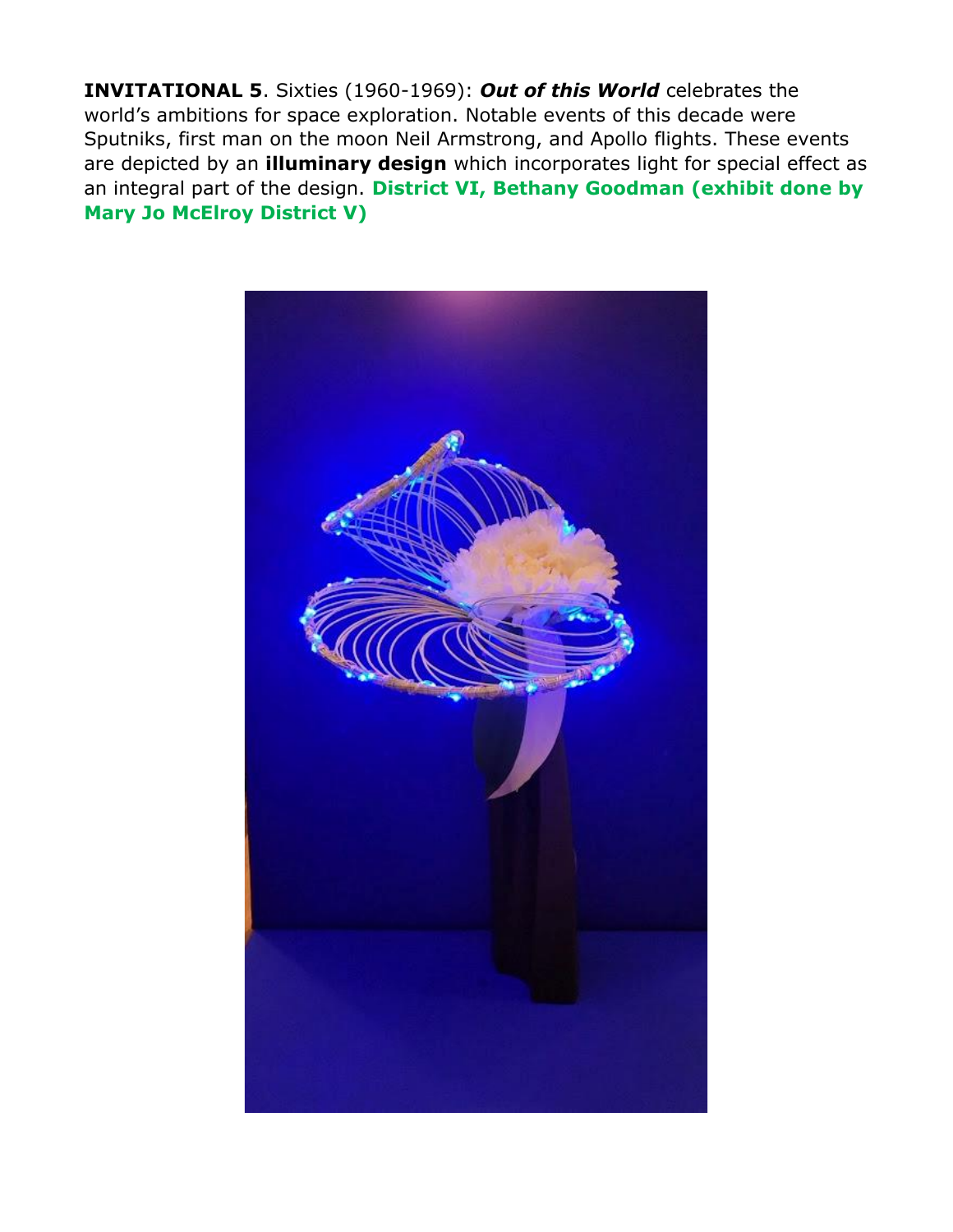**INVITATIONAL 6**. Seventies (1970-1979): *Bicentennial* of the Declaration of Independence recalls Operation Tall Ships when foreign countries sent ships to help our country celebrate the July 4, 1976, 200th anniversary of the United States of America. Other nations sent 212 tall ships and many warships for the nautical parade in the New York Harbor. Fireworks glorified the Statue of Liberty while patriotic pride was displayed throughout the country with parades, fireworks, commemorative coins, postage, and products with red, white, and blue. This **reflective design** contains materials that give back images of light to the viewer and are an integral part of the overall design. **District I, Judy Laswell**

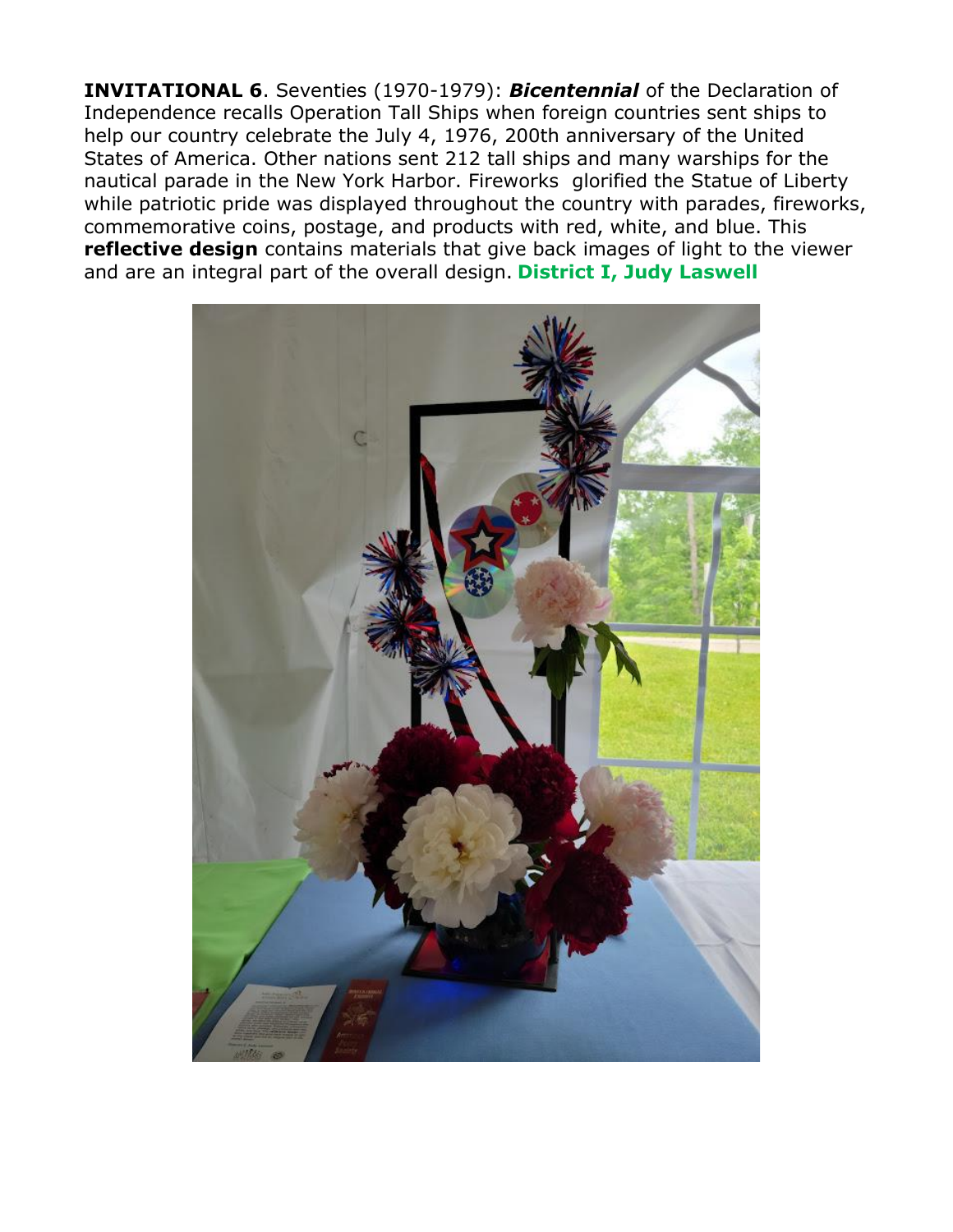**INVITATIONAL 7**. Eighties (1980-1989): *All Peoples' Princess* recalls the memorable courtship and wedding of Prince Charles and Princess Diana. This **cascade design** creates the required emphasis of a downward rhythmic movement and features peonies instead of gardenias which were the focal point of her bouquet. **District V, Mary Jo McElroy**

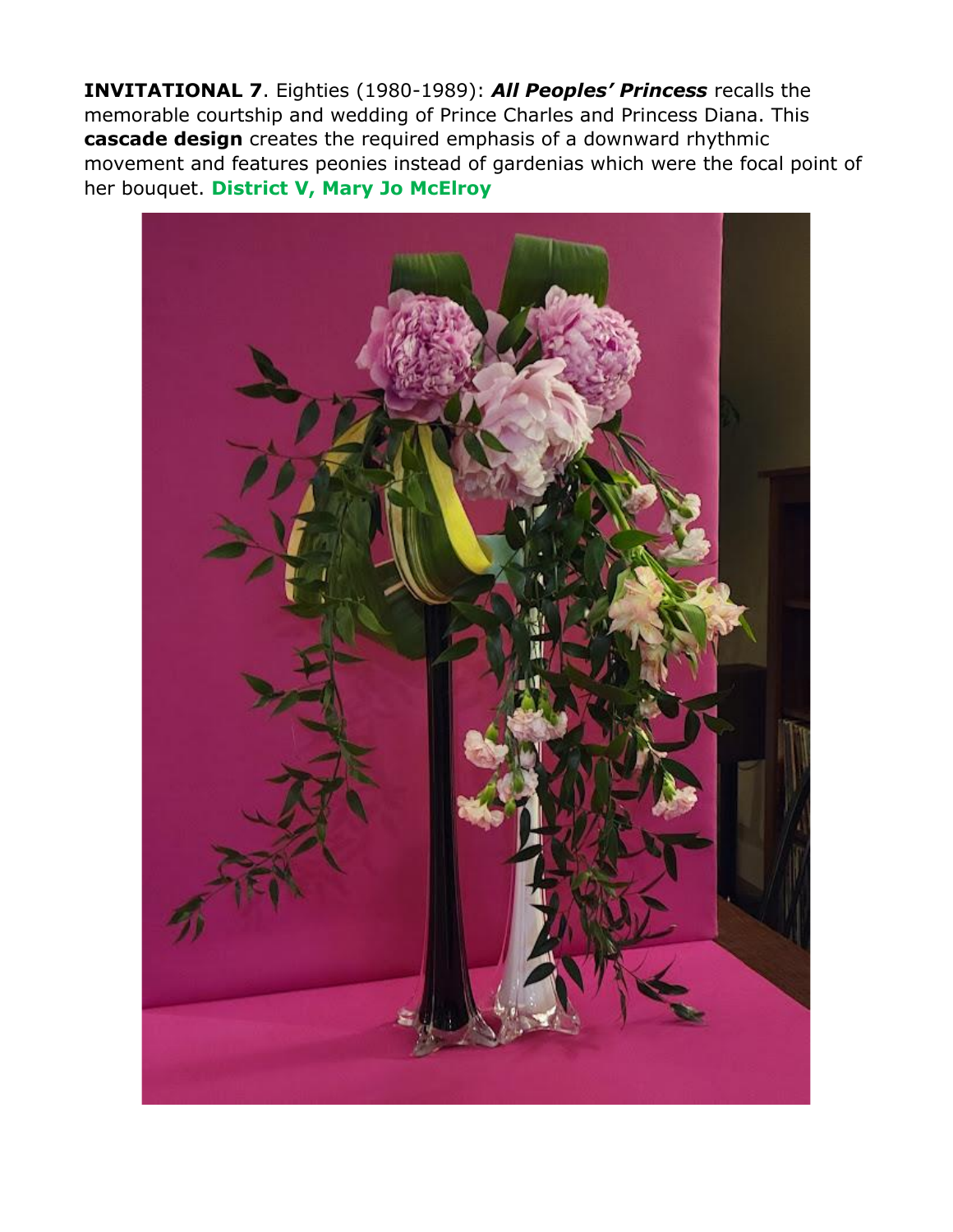**INVITATIONAL 8**. Nineties (1990-1999): *Technology Moves Us*. In the 90's, personal computers became widely adopted in the home. Prior to that time, large businesses were the main users of PCs and mainframes. Having a home PC meant we could hook it up to the TV, play games, and process text. Today, computers enable us to connect to the world through services like ZOOM. This **creative design** emphasizes architectural characteristics using geometric forms to represent personal computers. **District III, Lynn Dinvald**

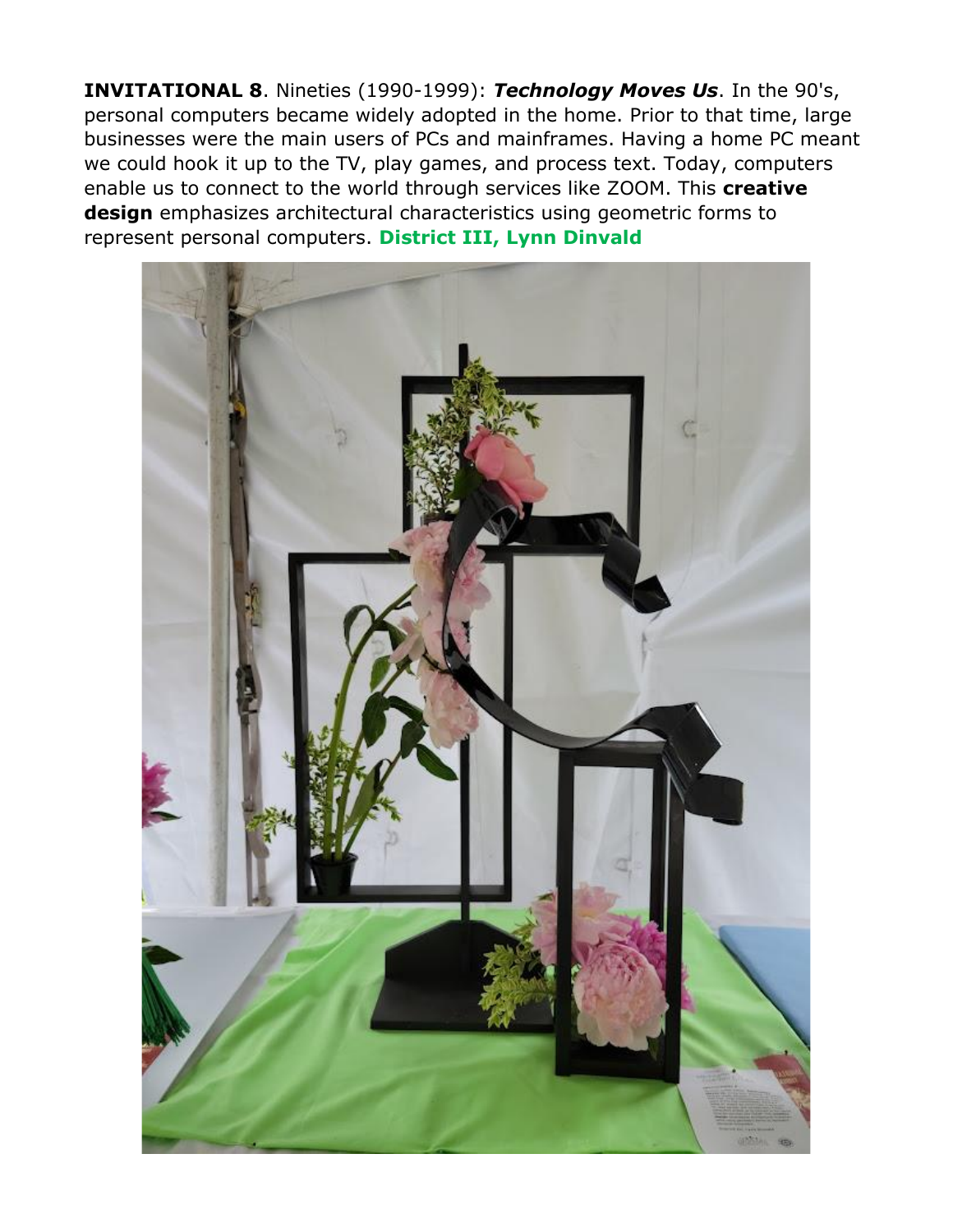**INVITATIONAL 9**. First decade of 21st century (2000-2009): *Y2K Meltdown*. Y2K is the shorthand term for "the year 2000" and was commonly used to refer to a widespread computer programming shortcut that was expected to cause extensive havoc as the year changed from 1999 to 2000. As a result, there was immense panic that computers would be unable to operate at the turn of the millennium when the date descended from "99" to "00". This **construction design** with strong architectural characteristics uses geometric forms combined into a single three-dimensional unit to recall that un-event. **District IIA, Liz & Charley Bohland & Kit Gunn**